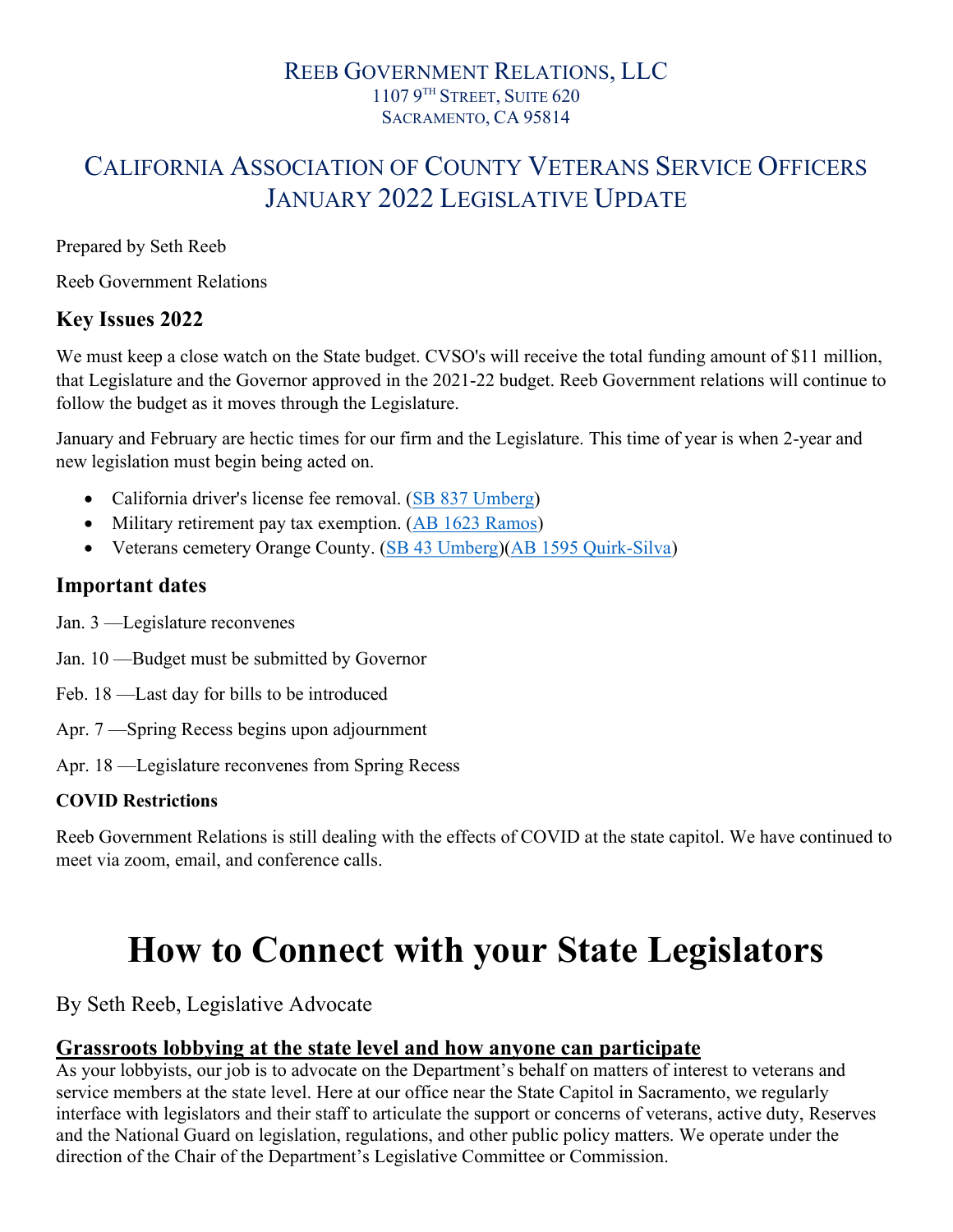Many non-profit organizations engage a lobbyist to be their eyes and ears at the Capitol and to advance their legislative agenda to help veterans. Most Veteran non-profits do not have the deep pockets (like large businesses or labor unions) to support political action committees, political contributions, and multiple teams of lobbyists, attorneys, and regulatory specialists. However, some of this disadvantage can be offset by "grassroots" advocacy, which is where political power can be gained by a show of broad public support. We have all seen the campaign materials that show candidates for office posing with veterans or touting what they have done or will do for veterans. This means these candidates value the support of veterans because they sense that veterans are important to the average voter.

Therefore, in addition to the work we do in Sacramento on your behalf, our efforts can be greatly enhanced by veterans getting to know the legislators who represent the district they live in. Legislators want to know the veterans in their districts. They want to hear about what is important to you as veterans. There are already many veterans who are on a first-name basis with their State Assemblymembers and Senators. When a big veterans issue comes up for a vote, they don't need to make a cold call at the last minute; they can contact that legislator or their staff and let them know what they think. Some probably have the cell phone number or email of their legislators.

## How to meet your legislators

First, you want to find out which legislators represent you where you live. Everyone has one Assemblymember and one Senator. Once you have identified who the legislators are, find out where their local district offices are located. Contact those offices and identify who you are, what group you are with, and what you would like to discuss. You might wish to introduce yourself and offer to brief the legislator on issues that are important to veterans or invite the legislator to your local Post dinner, Stand Down, parade, or other community events (You can not endorse a legislator or Candiddit). Or you could brief them about how your local post is being unfairly taxed, the veterans cemetery that needs to be built in your community, veterans treatment courts, base closures, or the good work the service officers do. Or you could just educate them on all the great things the veterans and your Veterans Organization is doing for the community. Bring a unified voice from the veterans community to your local officials and create a relationship with their staff. Offer yourself as a resource if the legislator ever needs an opinion on veterans issues. (Many legislators are looking to gain ideas to help the veterans and service members in their district and across the state. It looks really good for them when they get legislation passed to support, protect, and overall improve the quality of life for service members and veterans here in California and those how come here.) GET INVOLVED.

# How to find out who your legislator is

#### Find your Representative:

#### http://findyourrep.legislature.ca.gov/

1. Enter your physical address with your nine-digit zip code, and it will list your State Senator and Assemblymember. The nine-digit zip code is necessary because some zip codes have multiple Assemblymembers and Senators.

#### To find your 9 digit zip code:

- 1. You will need to get your nine-digit zip code: https://tools.usps.com/zip-code-lookup.htm?byaddress
- 2. Next, go to Vote Smart and enter your nine-digit zip code https://votesmart.org/search?q=93277#.XWbW1-hKiM9

#### Find your Legislator's District Office and contact info:

Assembly District Office Roster: https://www.assembly.ca.gov/assemblymembers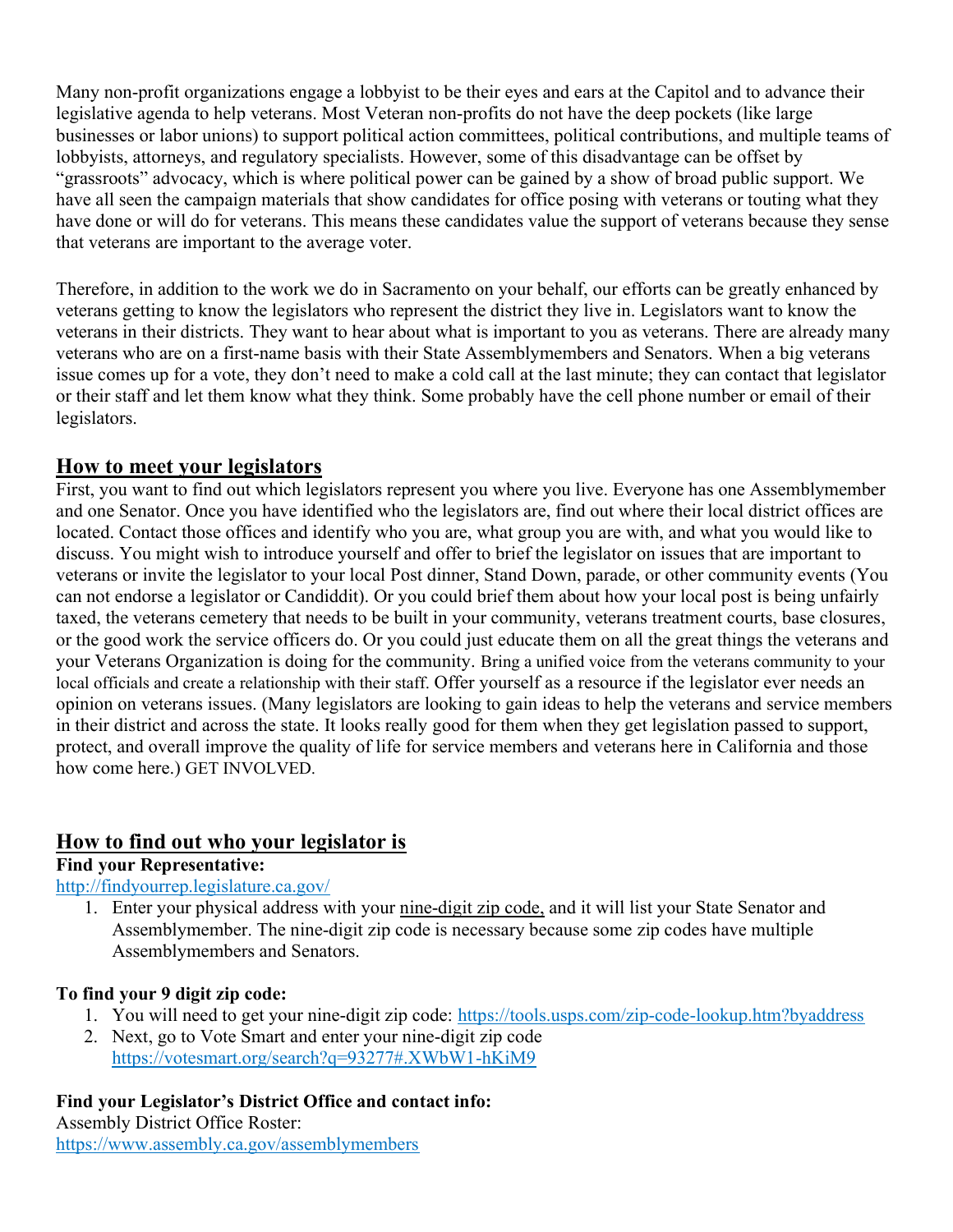#### Senate District Office Roster:

https://clerk.assembly.ca.gov/sites/clerk.assembly.ca.gov/files/pictures/Senators%20Capitol%20and%20District %20Addresses%202019.pdf

# Things to consider

What are the areas that are impacting veterans in your communities, suicide awareness, school, employment, transportation, access to health care, disabled veterans, locating benefits, the transition from military to civilian, daycare, housing? There are many areas that impact veterans, active duty, and reserve military. As grassroots advocates, we all need to be engaged to give our close-knit community a strong voice.

Consider the saying "the squeaky wheel gets the grease" meaning to us that if you don't make noise then no one will hear you. All Veterans should aim to be more in touch with the elected officials. We need to have a far bigger voice.

# Legislation

There are several ways to stay involved with current legislation, there are ways to watch live hearings and free websites (listed below) to see public information related to bills. Then take your support or concerns to your local leaders.

#### New Laws

Are you creating a relationship with and asking your local officials to help improve the veterans community. Are you tracking what laws are being enacted? Are you educating the veterans around you and within this organization. Every year new laws are proposed and sometimes passed. These new laws will affect veterans from young to old across the board. We need to help educate our friends, families and the veteran community. It is imperative that we continue to support one another by spreading good and bad new.

As an advocate for veterans, I will be brutally honest in telling you that it is frustrating to see the turnout of support in hearings or lack thereof in reference to veterans and sometimes legislators. Sometimes there are hearings and very few legislators or even community engagement.

One way that we can all be more engaged with each other is using Social Media to share good or bad legislation and encourage everyone to make a call or send a letter. Use social media ie., Facebook, Twitter, Instagram, YouTube (Cal Channel). Your local elected officials most likely have one of these accounts and you can follow them and see what they are doing for you and our community.

#### Links to information relating to legislation (audio/ video/text):

I am sharing the following information for two reasons.

- 1. I want to make you are all aware of the information related to the work that Reeb Government Relations does here at the State Capitol.
- 2. I strongly believe in the public being informed as to what laws are being passed here in California. I would like to encourage everyone to check out the videos and see your legislators in action. (Senate, Assembly Floor sessions and Committee on Veterans Affairs).

I am including links to where you can watch legislators in action in the last few weeks of the legislative session for 2109. Also, I will include links to where you can see how your legislators have voted on specific bills.

- Watch live hearings:
	- 1. Senate: https://www.senate.ca.gov/calendar
	- 2. Assembly: https://www.assembly.ca.gov/todaysevents
- Watch Video on demand:
	- 1. Senate: https://www.senate.ca.gov/media-archive
	- 2. Assembly: https://www.assembly.ca.gov/media-archive